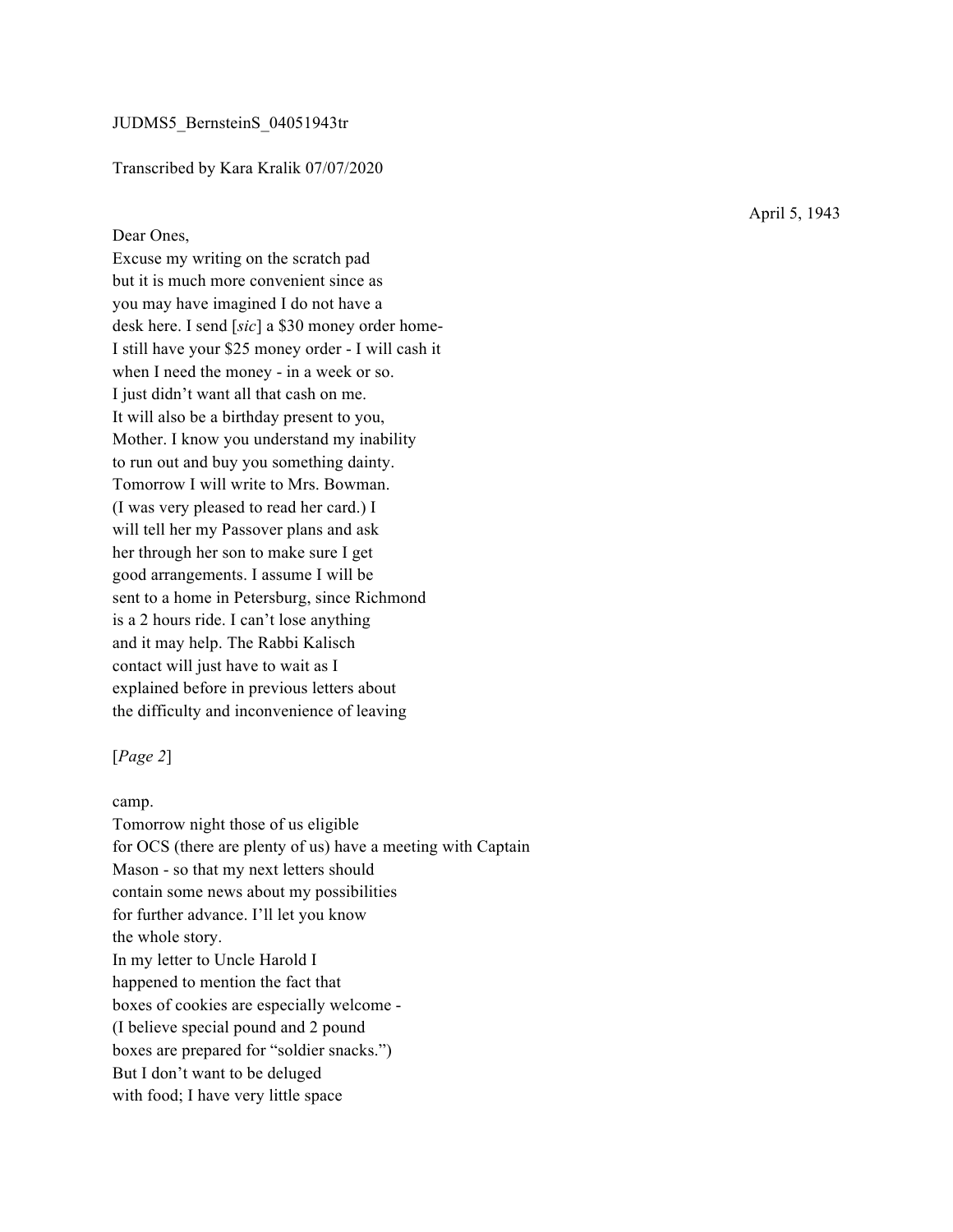for such stuff. So please coordinate your food shipments and make them small - just an occasional cookie or two. I repeat - no deluge of food. Don't send anything else registered mail since it is very inconvenient to have to go and get it & I need nothing of any great value anymore. If you do send me any cookies include just one

# [*Page 3*]

set of underwear; that will give me a good margin for the laundry and I'll be all set.

It will be good to hear from Carleton. I was very remiss in writing to him. As I said in the card: the bonds are sent home. I wrote Aunt Etta a letter at home - I hope Uncle Herb forwards it as I asked him to. I will try to write a letter to Montgomery Street while she's there. I got two cards from Uncle Louis at Laurel, Mississippi. I guess he's on the move again. I sent him a card in answer. I have received many letters from Helen Barby and York St. I certainly do appreciate them. I hate to disallusion [*sic*] you but I don't think I'm losing weight. I may be toughening up a little but I eat a lot and our work is tiring but not really so physically

## [*Page 4*]

exhausting that we sweat a lot. I guess my posture is improving but I'm sure you'll recognize me - if I ever get a leave, which may be in 4 months if I'm lucky!! Well, lights go out in a second and I want to mail this. I feel fine; rifle training uses muscles never used before and is tough on knees and elbows. We'll be firing 30 caliber bullets